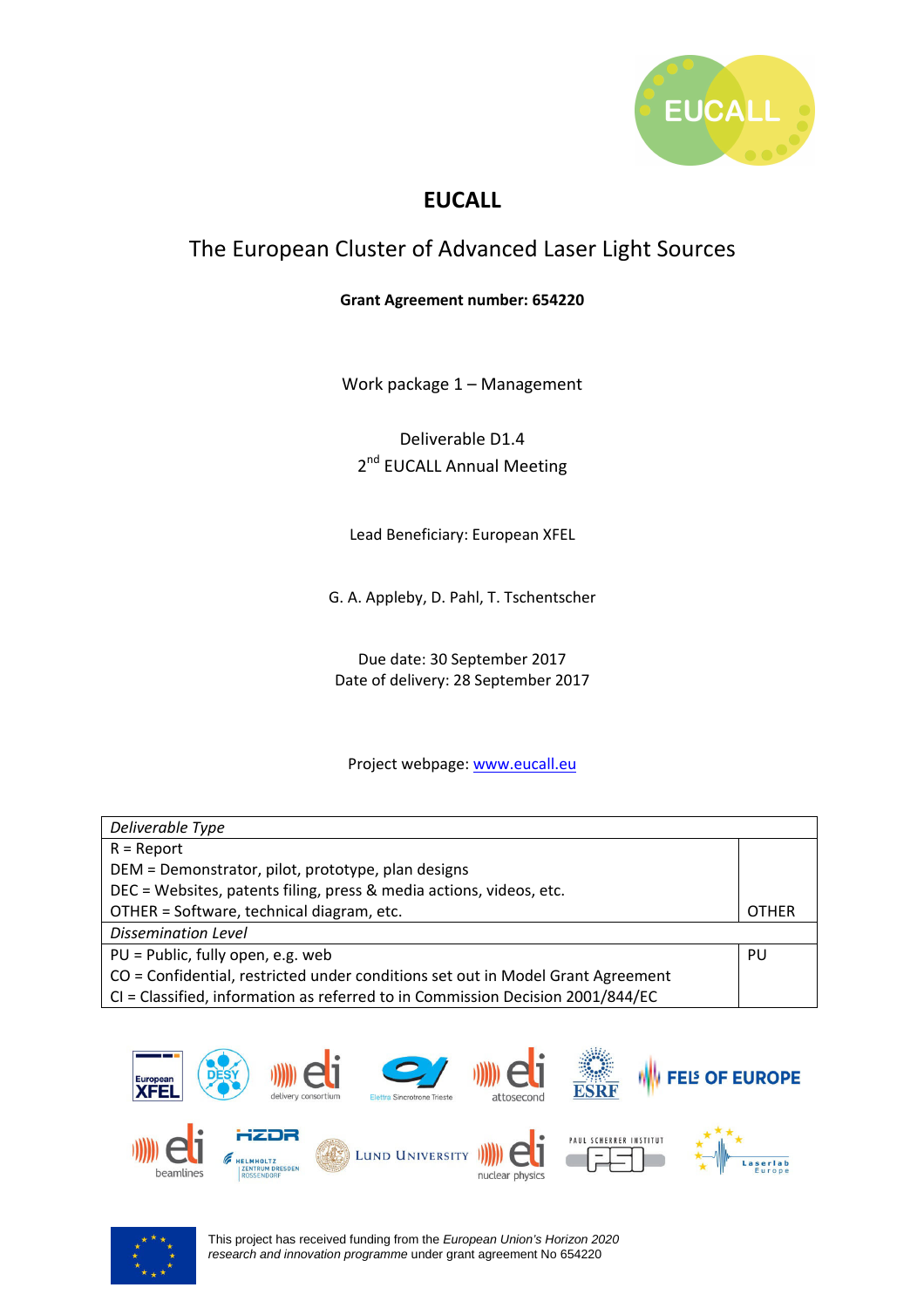

# **EUCALL Annual Meeting 2017 07 - 09 June 2017**

#### **Venue: ESRF Auditorium**  ESRF, 71 Avenue des Martyrs, 38000 Grenoble, France

The 2<sup>nd</sup> EUCALL Annual Meeting was held at ESRF, Grenoble during 07-09.06.2017. In total, 64 participants attended the EUCALL Annual Meeting, and the Plenary Session containing presentations introducing EUCALL and its progress to date were attended by all. ESRF's Director of Research opened the meeting while Thomas Tschentscher, the EUCALL Project Director, welcomed the participants with a coordinator report: EUCALL's progress during its first project period. Members of each Work Packages (WPs) 3-7 presented the progress to date of each WP (10min each).

The participants then divided into the first parallel sessions for their separate WPs which involved presentations and discussions about the current status of each of the members. This was followed by a lunch break, and then a poster session, at which 23 posters covering developments from all of WPs3-7 were presented.

The participants divided again into parallel WP sessions to discuss further development of their defined EUCALL tasks and objectives. In place of the WP3 (Synergy) session, the participants held EUCALL's 3r<sup>d</sup> Face-to-Face Steering Committee meeting. The participants were then divided into small groups for a tour of several of ESRF's experimental facilities, and then reconvened for a poster session and aperitif followed by dinner in the ESRF canteen.

On Thursday 08 June, the participants divided again into parallel WP sessions, during which WP5 (UFDAC) and WP7 (PUCCA) joint for a combined session to discuss UFDAC's support of PUCCA's data handling requirements.

The participants then reconvened for a series of invited presentations on photon beam characteristics and applications at the different types of light source. Harald Reichert (ESRF) presented the properties of diffraction limited storage rings for generating x-rays and their scientific application. Wilfried Wurth (DESY) discussed free-electron laser radiation, with a particular focus on application of beams of coherent UV and x-radiation. Dimitri Batani (Uni. Bordeaux) then described the production and application of x-rays driven by long-pulse lasers. He discussed the advancement in France's "Laser MegaJoule/PETawatt Aquitaine Laser" (LMJ/PETAL) project and the perspectives of using laser-driven x-ray sources for backlighting experiments at laser facilities. Finally, Arie Irman (HZDR) presented the production and application of x-rays driven by short-pulse lasers, with an emphasis on betatron and plasma-wakefield accelerated sources. The meeting participants emphasized that this session was a welcomed overview of the differences and commonalities between

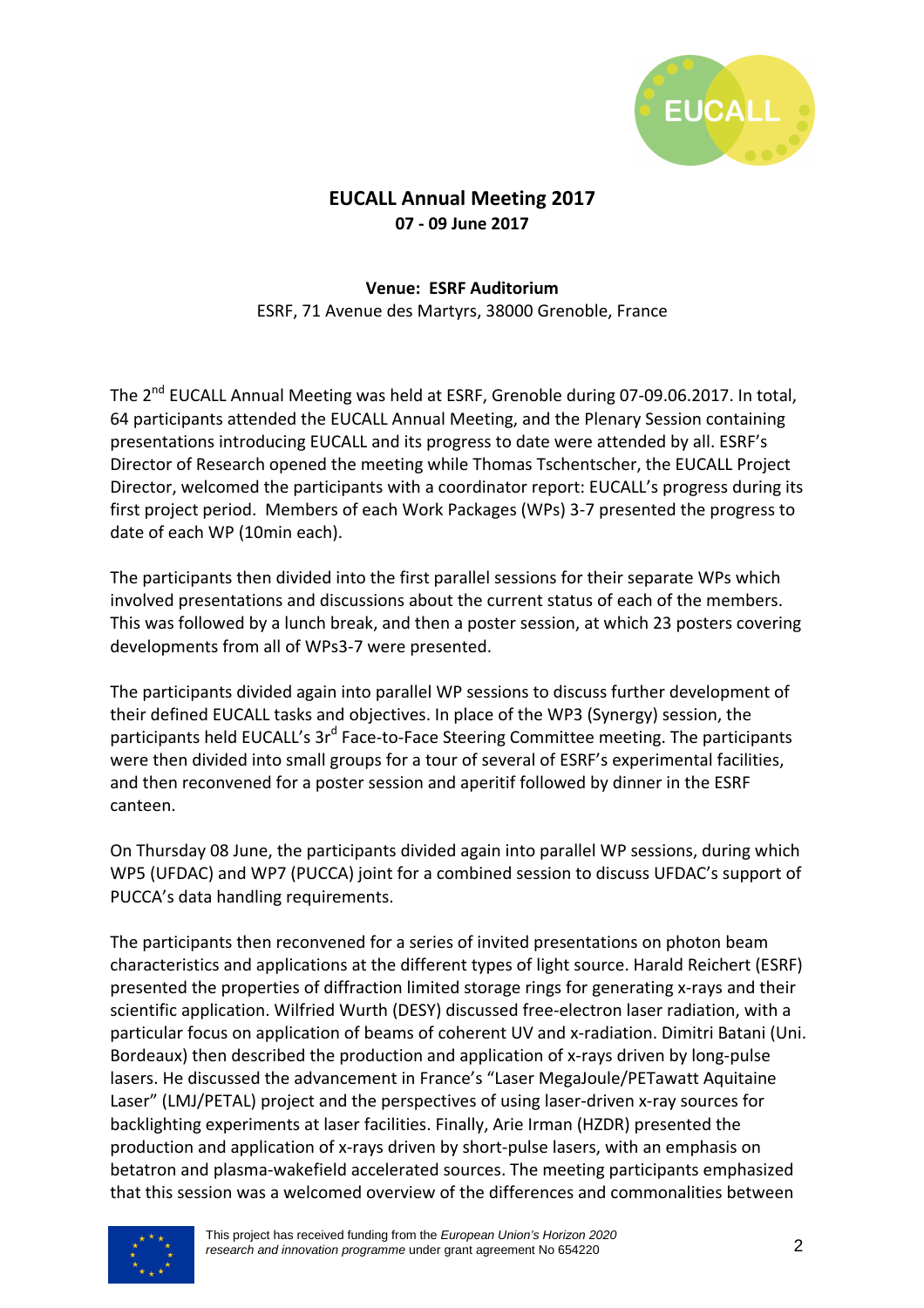

the different types of light source, as these comparisons are not always clear for a typical scientist or engineer working at an individual synchrotron, free-electron laser or optical laser facility.

This plenary session was continued by Thomas Tschentscher, in a presentation about future possibilities to extend EUCALL's activities beyond its present funding period. Possibilities include new proposals for Horizon2020 funding from a subset of EUCALL's partners, a continuation of a EUCALL-like collaboration with the laser community within future synchrotron/FEL cluster initiatives, or the formation of the "EUCALL Network" for regular meetings to discuss possible collaborations and proposals for alternative funding. In the open discussion following, it was unanimously agreed by the participants to continue EUCALL's collaboration in the future. Afterwards all of the participants were transported to the venue of the Meeting Networking Dinner.

On Friday 09 June the participants divided again into parallel WP sessions and then reconvened for the final plenary session, which involved a summary presentation from each of the WPLs, describing what has been achieved over the past three days (10min each) and a final close-out from Thomas Tschentscher, who invited the participants to the 3<sup>rd</sup> EUCALL Annual Meeting to be held at ELI-Beamlines during summer 2018.

After the official end of the Annual Meeting, a combined meeting of the Synergy Board and Executive Board was held, as well as a separate EUCALL Scientific Advisory Committee (SAC) meeting in parallel. Finally, the SAC members reconvened with the WPLs/WPCs to provide their comments and conclusions about EUCALL's progress since the SAC Meeting 2016.

### WP3 – Synergy of Advanced Light Sources:

Introductory session: An overview of WP3's data collection spreadsheet entitled "Instrumentation at ALL-RIs" was presented, as well as plans to incorporate the collected data into the user-accessible www.wayforlight.eu database. The "Survey of Technology Transfer at RIs" was also discussed, as well as initial conclusions which could be drawn. WP3's upcoming experience exchange workshops "User Access at ALL-RIs", "Biology at ALL-RIs" and "Innovation Potential of ALL-RIs" were introduced, as well as the four joint foresight topics "Theory/Simulation/Computing at ALL-RIs", "Building a Targetry Network at High Repetition Rate Laser Facilities", "High Impact Science at ALL-RIs" and the "EUCALL workshop for RI Operators and Policy Makers".

Summary session: It was reported that the WP members had decided to forward the "Instrumentation at ALL-RIs" spreadsheet to selected external experts, for their analysis of missing capabilities and possible synergies. A plan to develop the structure and first drafts of WP3's upcoming deliverable reports during 2017 was also defined.



This project has received funding from the European Union's Horizon 2020 research and innovation programme under grant agreement No 654220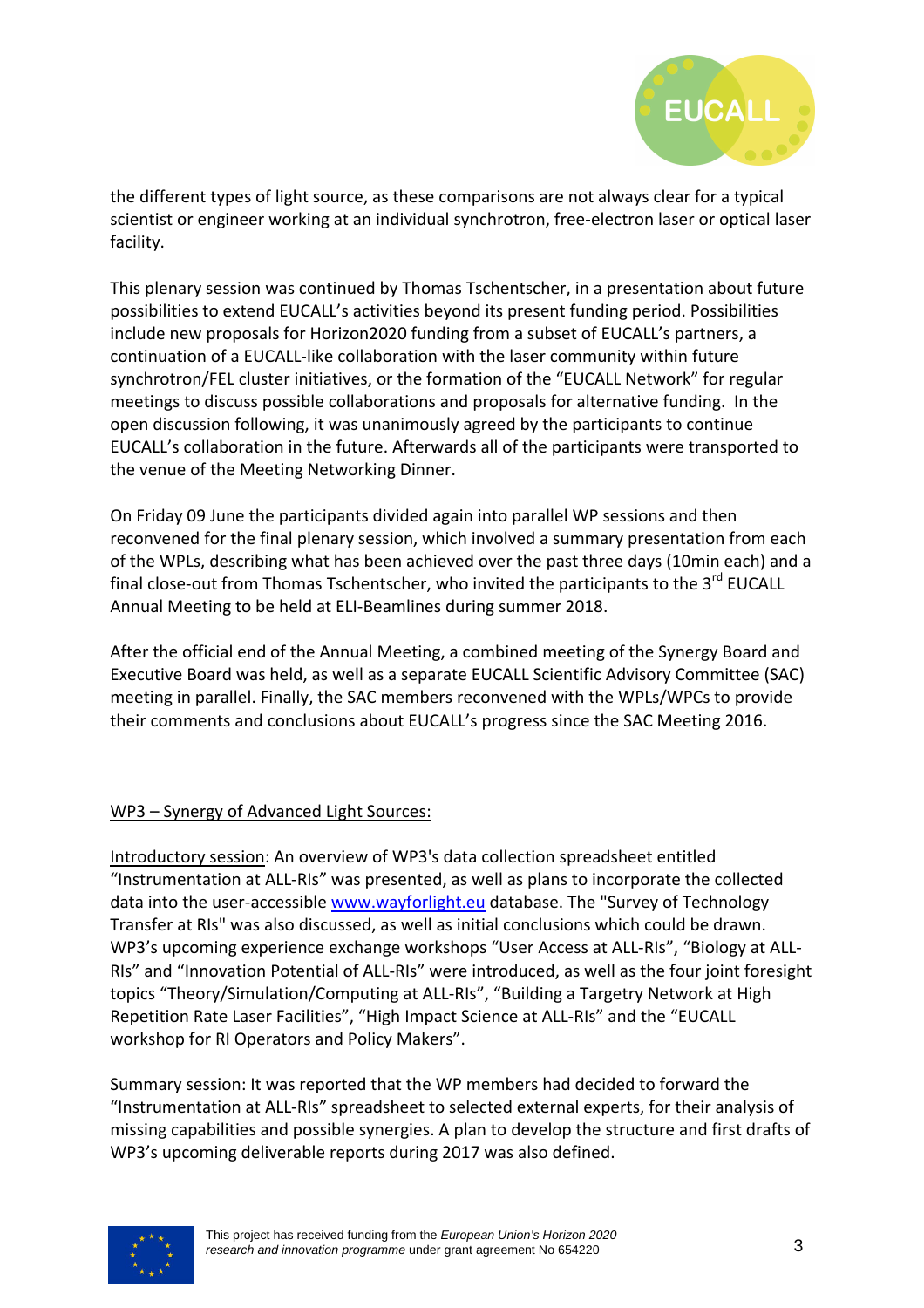

## WP4 – Simulation of Experiments (SIMEX)

Introductory session: A summary of the goals of SIMEX was shown and the workflow structure of the software to date was presented. A table showing all of the different software modules currently incorporated into simex\_platform was shown as well as an overview of the github software repository and the User's Manual. An overview of the progress for the upcoming Milestones and Deliverables was presented, as well as the scientific cases which the software has been/is applied to. Finally a plan for the WP4 sessions of the Annual Meeting was shown.

Summary session: It was reported that the SIMEX WP sessions consisted of 19 presentations from the various participants, summarizing the work done be each partner since the last meeting. A breakdown of the work to be performed by each partner for each of the next Milestones and Deliverables was shown. Finally, a concept was presented to demonstrate how SIMEX could be implemented into a multiphysics, multiscale, interactive science laboratory, to be extended beyond the length of the EUCALL project.

### WP5 – Ultrafast Data Acquisition (UFDAC)

Introductory session: The WPL summarized UFDAC's milestones and the work performed towards completing each of them to date. The FPGA/GPU workshop held at European XFEL in November 2016 was reported with emphasis on the positive reception by the 45 attendees. The contribution of each project partner to the various tasks of UFDAC were presented, as well as the current status of the UFDAC-PUCCA crossover which began in February 2017.

Summary session: The WPC presented status reports and highlights of the latest achievements of the different partners which had been discussed during the WP sessions, including the required next steps needed for UFDAC's remaining Milestone and upcoming Deliverable reports. UFDAC has started planning a second workshop on "Communication technologies and high-speed data transfer" to be held during 2017. The joint UFDAC-PUCCA session was discussed, with a plan established for how the collaboration will proceed. Some ideas and interests for the extension of UFDAC's activities beyond the EUCALL project were also identified.

### WP6 – High Repetition Rate Sample Delivery

Introductory session: The WPC outlined how each of EUCALL's RIs require high-repetition rate sample delivery, and reintroduced the objectives and tasks of the WP. It was reported how all of HIREP's Milestones have been completed, and some specifications about the designed sample frame and sample positioning system were presented. A "Software Workshop" held in Prague during January 2017 was reported, and the next steps for HIREP's remaining Deliverables were outlined.

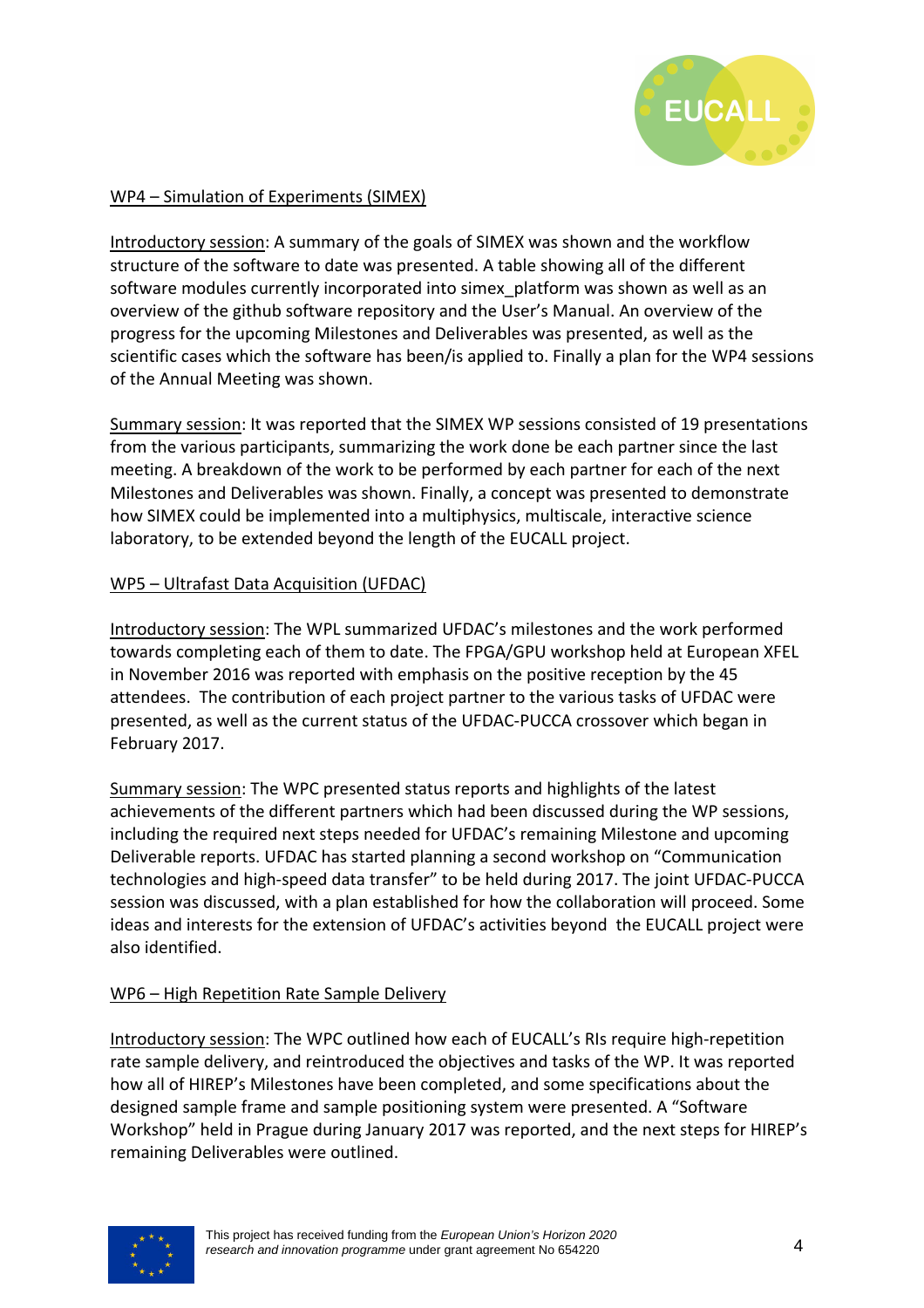

Summary session: The WPC summarized the content of the parallel WP sessions which involved status reports from each of the involved RIs on their work done to date. The most interesting discussion points from the sessions were listed, and a series of three HIREP workshops planned for the rest of the EUCALL project was defined. New possible synergies with UFDAC were also introduced, which will deal with image processing and handling of metadata. The Future of HIREP was also mentioned, within the framework of the European Open Science Cloud, the proposed Targetry Delivery Network (WP3 joint foresight topic) as well as a new collaboration with PUCCA involving liquid sheet systems for sample delivery.

### WP7 – Pulse Characterisation and Control

Introductory session: The WPL showed highlights of the work performed to date towards each of the four photon beam diagnostic technologies being developed within PUCCA. Each development has shown considerable progress and prototypes are intended to be tested at the European XFEL in summer 2017. A summary of PUCCA's project Deliverables was provided, as well as a list of WP meetings which have taken place, indicating well-running multi-facility collaboration.

Summary session: The WPL reiterated the successful development of prototypes for each photon diagnostic technology and the plan for testing during the commissioning of the FXE instrument of European XFEL during summer 2017. The UFDAC-PUCCA collaboration was also mentioned, as well as a joint commissioning campaign at ELI-Beamlines. Finally, a discussion was reported to adapt diagnostics tools, especially the intensity monitor, for high power lasers at ELI-NP which is considered a possible project for a future EUCALL network.

#### **Summary**

The EUCALL Annual Meeting 2017 was another successful meeting in which significant progress was demonstrated in completion of EUCALL's tasks by all WPs. The reported progress clearly illustrated that EUCALL's linking of the accelerator and laser communities is delivering important new technologies and synergies to the benefit of both. The positive discussion regarding the Future of EUCALL implies that this cross-community exchange will continue into the future.

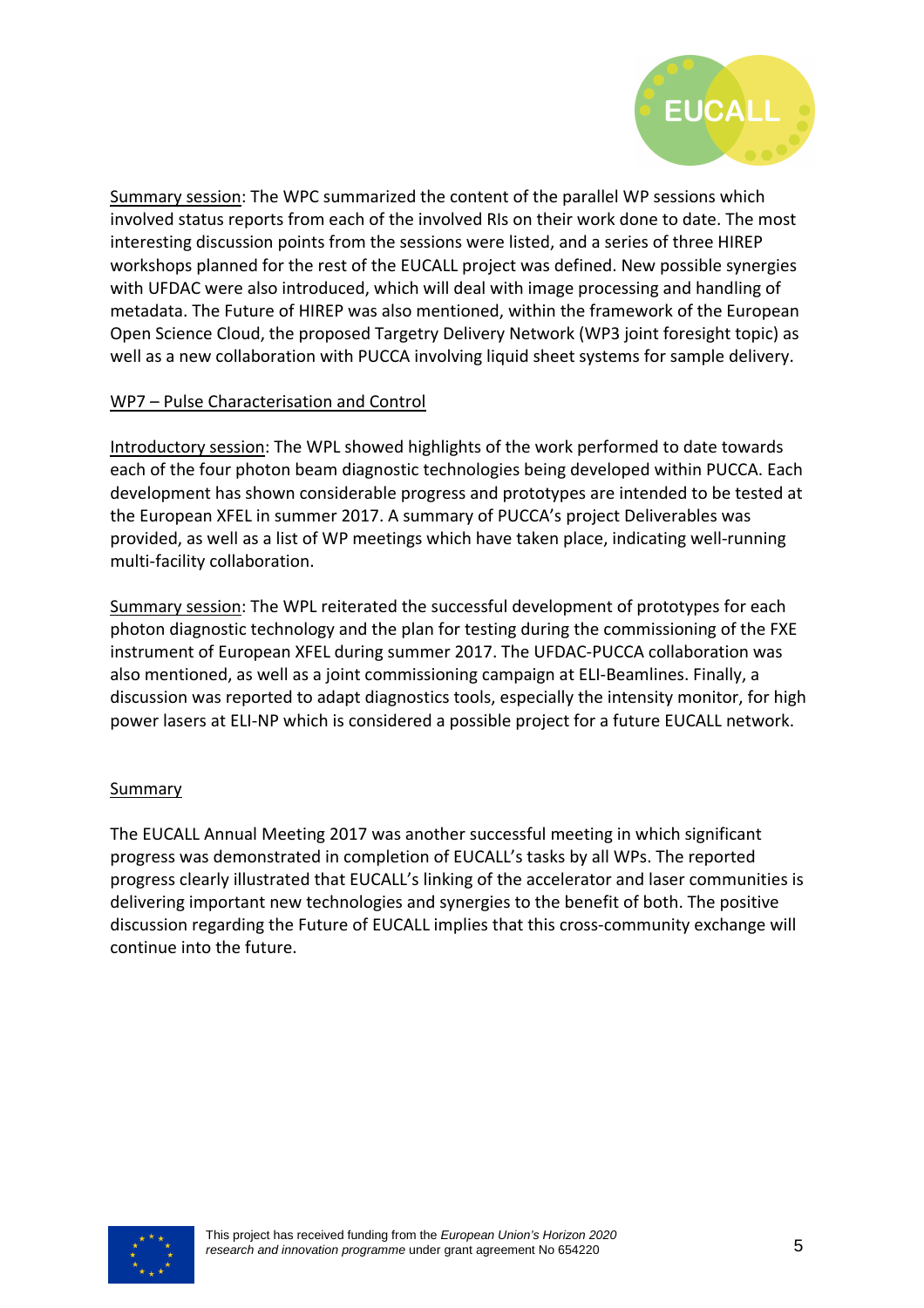

# **EUCALL Annual Meeting 2017 7 - 9 June 2017**

### **Venue: ESRF Auditorium**

ESRF, 71 avenue des Martyrs, 38000 Grenoble, France

# **Wednesday 7 June 2017**

| <b>Time</b> | Programme                                                                                                                            |
|-------------|--------------------------------------------------------------------------------------------------------------------------------------|
| 08:30       | <b>Registration and Coffee</b>                                                                                                       |
| 09:00       | Welcome to ESRF - H. Reichert / Director of Research - ESRF                                                                          |
| 09:10       | Introduction - T. Tschentscher / European XFEL                                                                                       |
| 09:40       | Status of WP3 / SYNERGY - F. Canova / ELI-DC                                                                                         |
| 09:50       | Status of WP4 / SIMEX - C. Fortmann-Grote / European XFEL                                                                            |
| 10:00       | Status of WP5 / UFDAC - M. Bussmann / HZDR                                                                                           |
| 10:10       | Status of WP6 / HIREP - J. Schulz / ELI Beamlines                                                                                    |
| 10:20       | Status of WP7 / PUCCA - K. Tiedtke / DESY                                                                                            |
| 10:30       | <b>Coffee Break</b>                                                                                                                  |
| 11:00       | Work package meetings: Part 1 - Overview of progress<br>WP3-SYNERGY<br>$WP4-SIMEX$<br><b>WP5-UFDAC</b><br>$WP6 - HIREP$<br>WP7-PUCCA |
| 13:00       | <b>Lunch at ESRF Canteen</b>                                                                                                         |
| 14:00       | <b>Poster Session and Coffee</b>                                                                                                     |
| 15:00       | Work package meetings: Part $2$ – Next steps, planning of workshops<br>$WP4-SIMEX$<br>WP5 - UFDAC<br>$WP6 - HIREP$<br>WP7 – PUCCA    |
| 15:00       | <b>Steering Committee meeting</b>                                                                                                    |

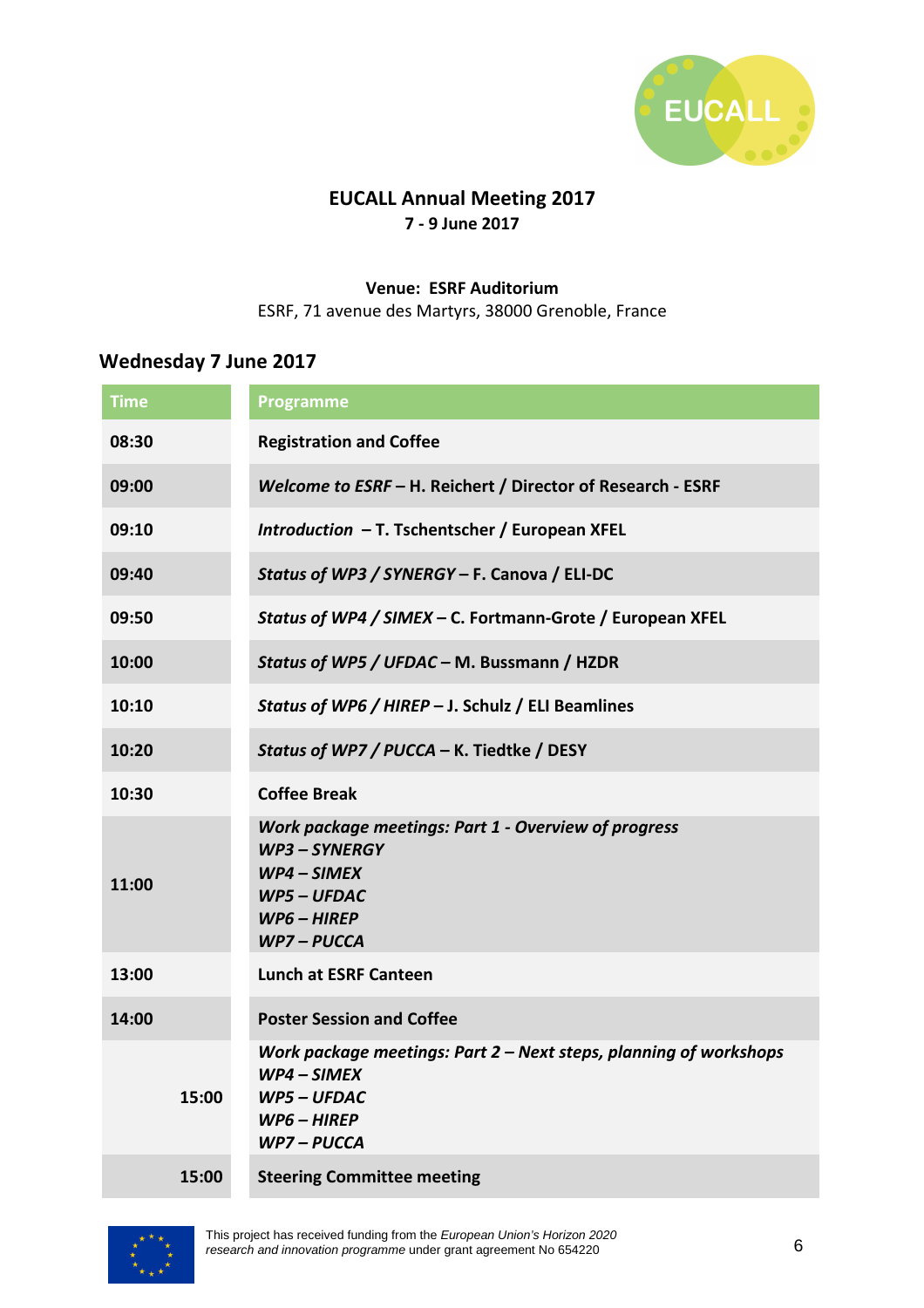

| 17:00 | Site Visit (ESRF beamlines) + Coffee                        |
|-------|-------------------------------------------------------------|
| 18:30 | <b>Poster session + Aperitif</b>                            |
| 19:30 | <b>Exchange of information during Dinner in the Canteen</b> |

# **Thursday 08 June 2017**

| <b>Time</b> | <b>Programme</b>                                                                                                                               |
|-------------|------------------------------------------------------------------------------------------------------------------------------------------------|
| 09:00       | <b>Work package meetings: Part 3</b><br>WP3-SYNERGY<br>WP4 - SIMEX<br>WP5 - UFDAC & WP7 - PUCCA: common session in Auditorium<br>$WP6 - HIREP$ |
| 11:00       | <b>Coffee Break</b>                                                                                                                            |
| 11:30       | Properties of DLSR x-rays + scientific application - H. Reichert / ESRF                                                                        |
| 12:00       | Properties of XFEL x-rays + scientific application – W. Wurth / DESY                                                                           |
| 12:30       | Properties of HPL x-rays + long pulse lasers - D. Batani / Uni. Bordeaux                                                                       |
| 13:00       | <b>Lunch at Canteen</b>                                                                                                                        |
| 14:00       | Free time with optional Site Visits                                                                                                            |
| 16:00       | <b>Coffee Break</b>                                                                                                                            |
| 16:30       | Properties of HPL x-rays + short pulse lasers - A. Irman / HZDR                                                                                |
| 17:00       | <b>Future of EUCALL - Coordinator Team</b>                                                                                                     |
| 17:30       | <b>Discussion about Future of EUCALL</b>                                                                                                       |
| 18:00       | <b>Poster Session</b>                                                                                                                          |
| 19:00       | <b>Bus transfer to Restaurant</b>                                                                                                              |
| 19:30       | <b>Exchange of information during Meeting Dinner</b>                                                                                           |
| 22:00       | <b>Bus transfer to Accommodation</b>                                                                                                           |